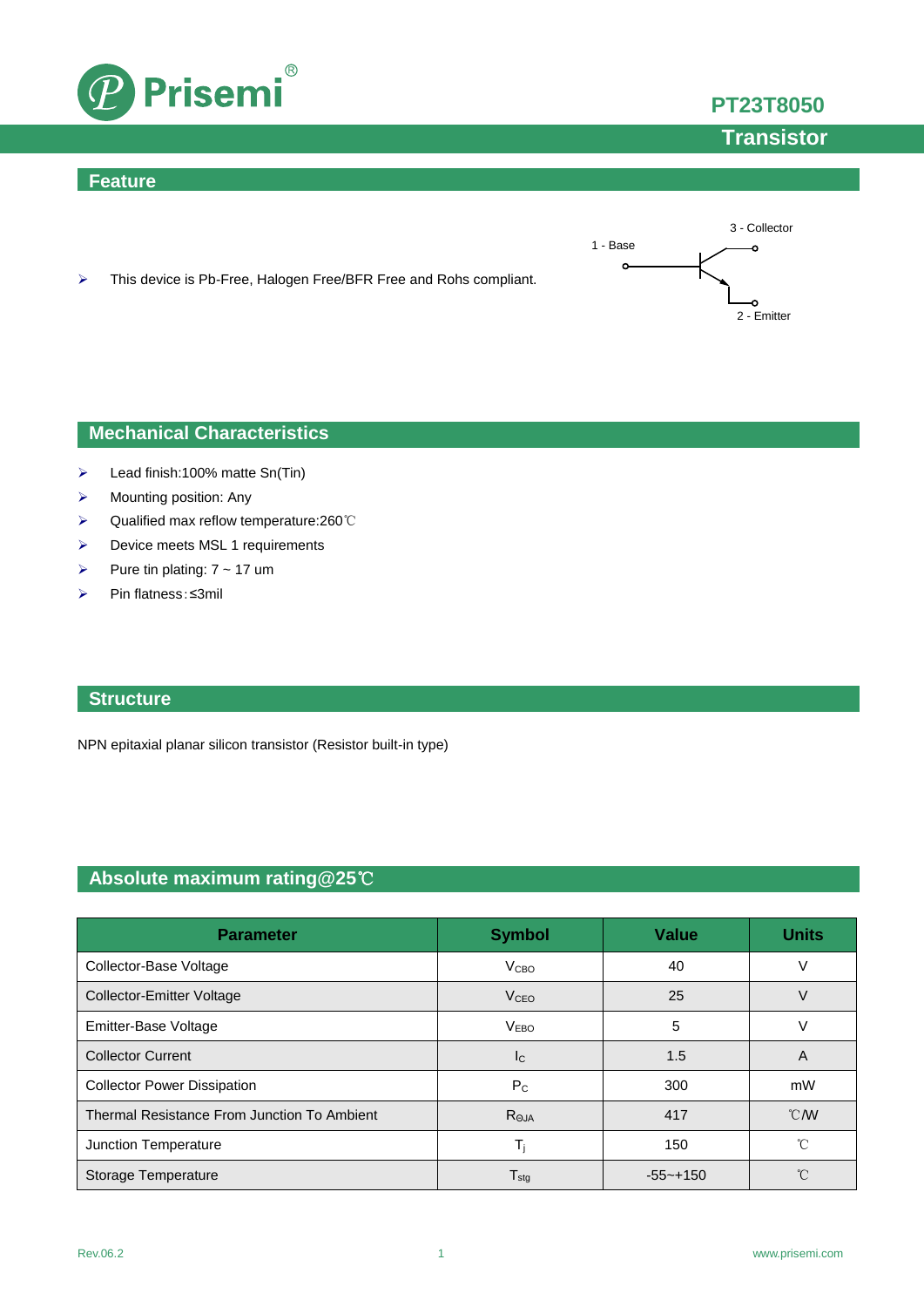## **Transistor PT23T8050**

# **Electrical characteristics per line@25**℃**( unless otherwise specified)**

| <b>Parameter</b>                            | <b>Symbol</b>             | <b>Conditions</b>   | Min. | Typ. | Max. | <b>Units</b> |
|---------------------------------------------|---------------------------|---------------------|------|------|------|--------------|
| <b>DC Current Gain</b>                      | $H_{FE}$                  | $IC=50mA, VCF=1.0V$ | 200  |      | 350  |              |
| <b>Collector-Emitter Saturation Voltage</b> | $V_{CE(sat)}$             | $IC=500mA, IB=50mA$ |      |      | 0.5  | V            |
| Base-Emitter Saturation Voltage             | $V_{BE(sat)}$             | $IC=500mA, IB=50mA$ |      |      | 1.2  | V            |
| Collector-Emitter Breakdown Voltage         | $V_{(BR)CEO}$             | $IC=2.0mA, IB=0$    | 25   |      |      | V            |
| Collector-Base Breakdown Voltage            | $V_{(BR)CBO}$             | $I_C=10uA,I_F=0$    | 40   |      |      | V            |
| Emitter - Base Breakdown Voltage            | $V_{(BR)EBO}$             | $IE=100uA, IC=0$    | 6.0  |      |      | V            |
| <b>Base Cutoff Current</b>                  | <b>I</b> BL               | $V_{CB} = 35V$      |      |      | 50   | nA           |
| <b>Collector Current</b>                    | $\mathsf{I}_{\mathsf{C}}$ |                     |      | 1.5  |      | A            |

### **Typical Characteristics**

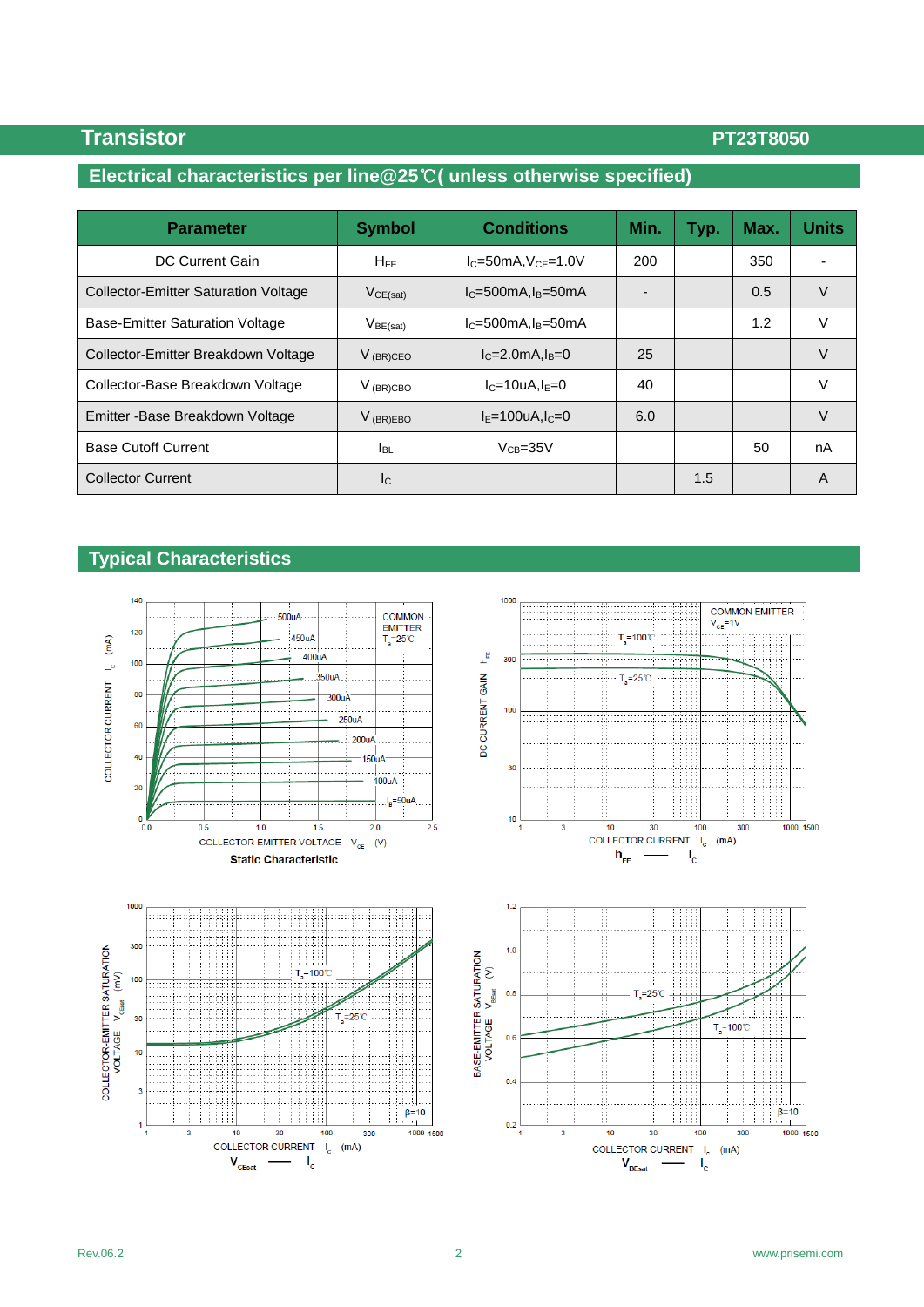# **Transistor PT23T8050**



#### **Solder Reflow Recommendation**

Peak Temp=257℃, Ramp Rate=0.802deg. ℃/sec

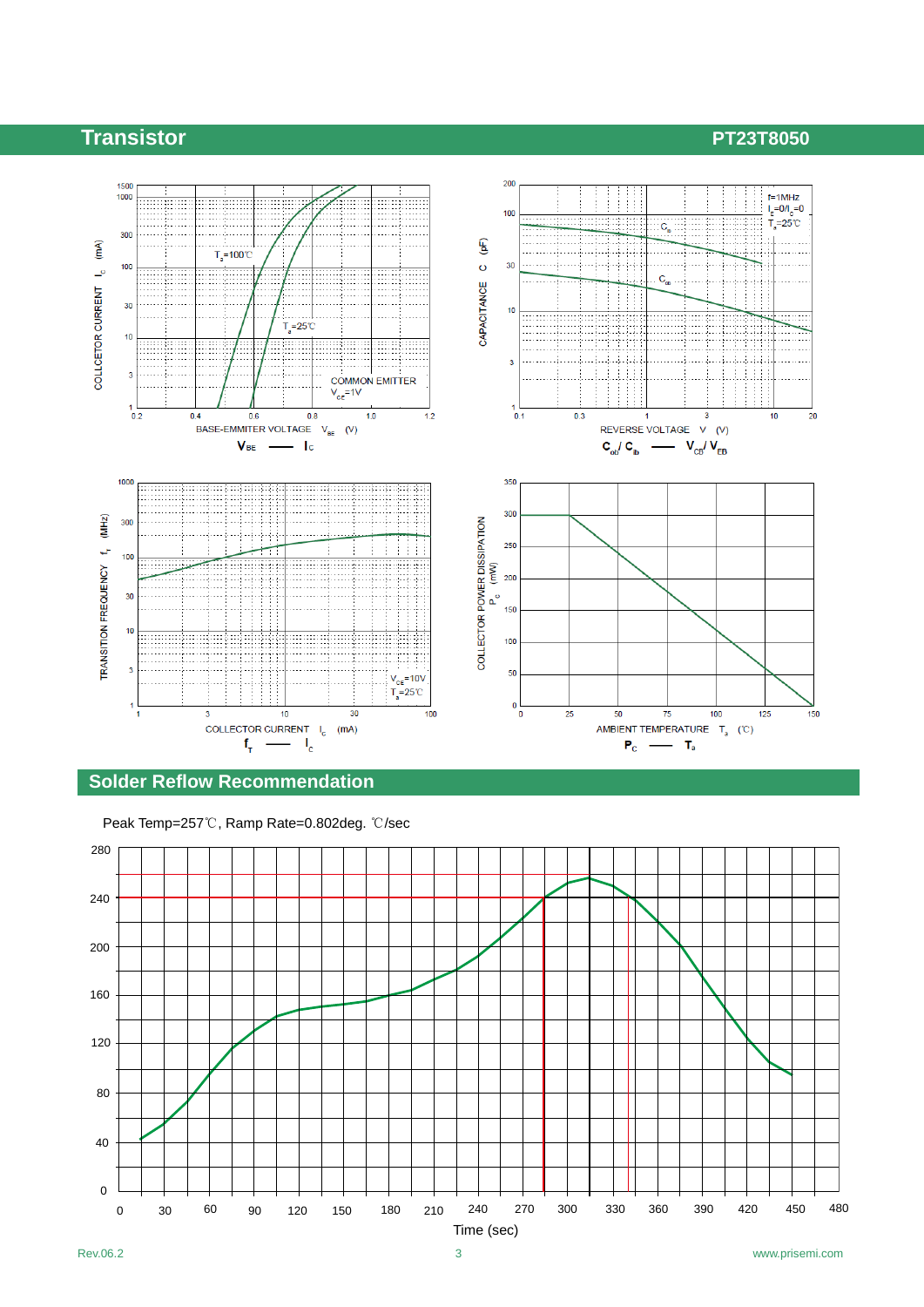# **Transistor PT23T8050**





| <b>Dim</b> |             | <b>Millimeters</b> |             | <b>Inches</b> |  |  |
|------------|-------------|--------------------|-------------|---------------|--|--|
|            | <b>MIN</b>  | <b>MAX</b>         | <b>MIN</b>  | <b>MAX</b>    |  |  |
| A          | 2.80        | 3.00               | 0.1102      | 0.1197        |  |  |
| B          | 1.20        | 1.40               | 0.0472      | 0.0551        |  |  |
| C          | 2.10        | 2.50               | 0.0830      | 0.0984        |  |  |
| D          | 0.89        | 1.02               | 0.0350      | 0.0401        |  |  |
| E          | 0.45        | 0.60               | 0.0177      | 0.0236        |  |  |
| F          | 1.78        | 2.04               | 0.0701      | 0.0807        |  |  |
| G          | 0.085       | 0.177              | 0.0034      | 0.0070        |  |  |
| H          | 0.45        | 0.60               | 0.0180      | 0.0236        |  |  |
| J          | 0.37        | 0.50               | 0.0150      | 0.0200        |  |  |
| K          | 0.89        | 1.11               | 0.0350      | 0.0440        |  |  |
| L          | 0.013       | 0.100              | 0.0005      | 0.0040        |  |  |
| θ          | $0^{\circ}$ | $10^{\circ}$       | $0^{\circ}$ | $10^{\circ}$  |  |  |



| <b>Dim</b> | <b>Millimeters</b> |            |  |
|------------|--------------------|------------|--|
|            | <b>MIN</b>         | <b>MAX</b> |  |
| a          | --                 | 0.7        |  |
| b          | --                 | 1.2        |  |
| c          |                    | 2.04       |  |
|            |                    | 2.2        |  |

# **Ordering information**

| <b>Device</b> | Package          | <b>Shipping</b>    |
|---------------|------------------|--------------------|
| PT23T8050     | SOT-23 (Pb-Free) | 3000 / Tape & Reel |